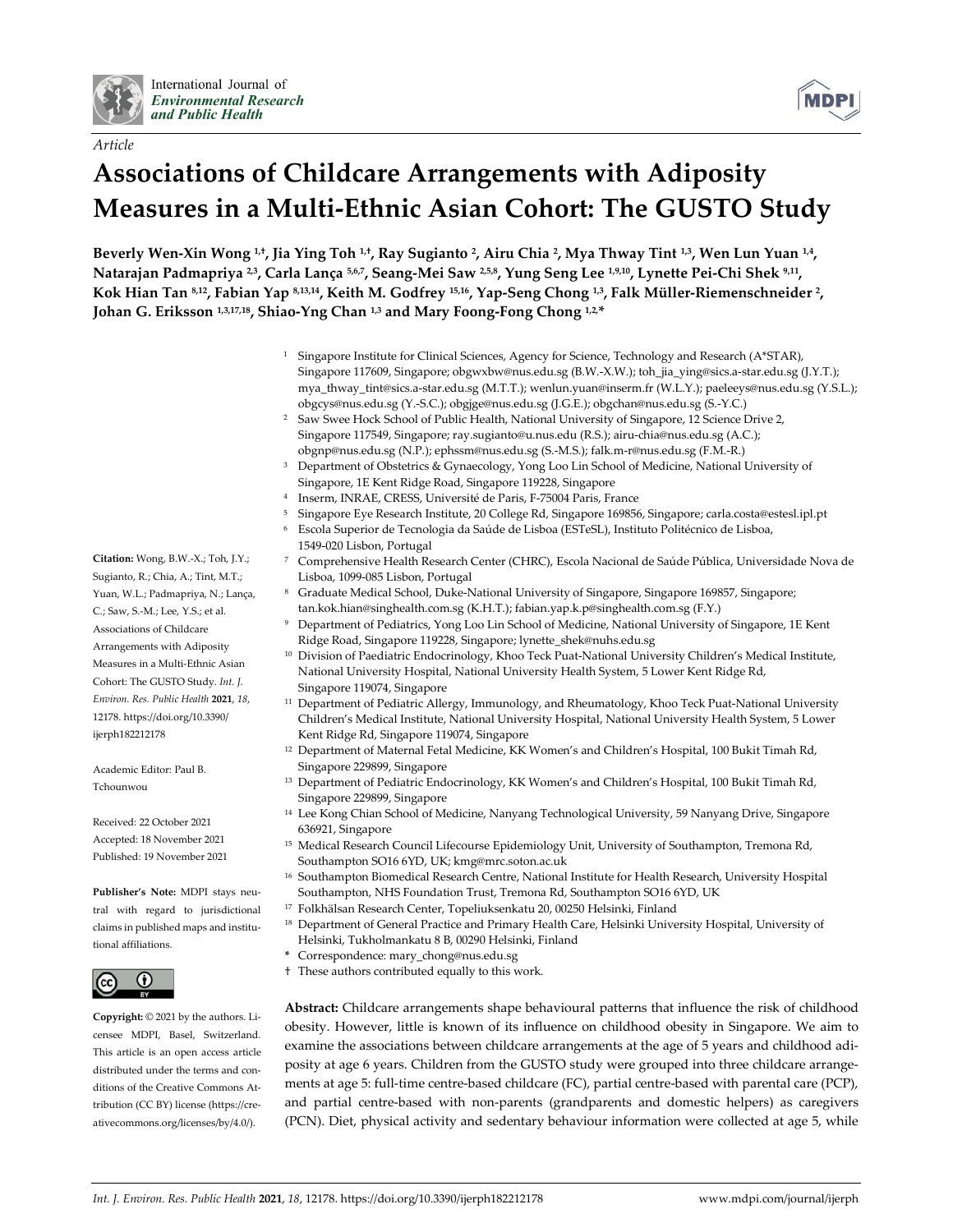anthropometric measurements were collected at age 6. Associations were analysed using multivariable regression models. Among 540 children, those in PCN had higher BMI *z*-scores (*β*: 0.34; 95% CI: 0.01, 0.66), greater sum of skinfold thicknesses (mm) (*β*: 3.75; 95% CI: 0.53, 6.97) and were 3.55 times (95% CI: 1.78, 7.05) more likely to be overweight/obese than those in FC. Adiposity measures in PCP children did not differ from those in FC. PCN children were reported to have more screen time and greater fast-food intake. Children in PCN tended to have higher adiposity measures. Greater engagement of non-parental caregivers should be considered in interventions targeting

**Keywords:** childcare; adiposity; preschool; caregiver type; Asian

## **1. Introduction**

child obesity.

Globally, overweight and obesity rates have surged among preschool children, from 4.2% to 6.7% over a span of 20 years [1]. In 2019, 3% of Southeast Asian children below 5 years of age were found to be overweight [2]. The prevalence of overweight and obesity in Singaporean preschool children was 7.0% and 5.3%, respectively, in 2013 [3]. Children with obesity are more likely to become adults with obesity and have an increased risk of developing several non-communicable diseases such as diabetes and cardiovascular disease in later life [4–6].

Obesity can be attributed to an imbalance in energy intake and expenditure [7], with physical activity, dietary intake and sedentary behaviour being major risk factors [8]. The early years are critical in the development and establishment of eating habits [9] and physical activity levels [10]. These behavioural patterns are crucially shaped by the environment [11], such as the childcare setting and type of caregiver, especially since 80% of preschool-aged children in developed nations are in some form of non-parental childcare [12]. In Singapore, rising childcare demand can be seen from the exponential increase in the number of childcare centres from 98 centres in 1986 [13] to over 1500 centres in 2020 [14].

Common childcare arrangements referred to in the literature include (i) parental care, (ii) informal care, referring to care mainly provided for by relatives (e.g., grandparent) or non-relatives (e.g., neighbours and friends) [15] and (iii) centre-based care, referring to regulated care settings [16] such as day care and preschools [17]. Recent systematic reviews on childcare arrangements concluded that informal care was associated with a higher likelihood of childhood overweight/obesity than parental care [15,16]. Geoffroy et al. demonstrated in the Quebec Longitudinal Study of Child Development that children between 1.5 to 4 years of age cared for by a relative had higher odds of being overweight at 4 to 10 years of age than parental care [18]. Similarly, a longitudinal study conducted in Japan observed that boys who were cared for by grandparents at 3 years of age were more likely to be overweight at 6 and 12 years of age [19]. Further meta-analysis found that grandparental childcare increased the risk of childhood obesity by 30% [20]. These studies suggested the increased risk of childhood obesity could be due to informal caregivers' poor knowledge in healthy eating, preference for indulgent feeding and influence on children's physical activity [15,16,18–20].

When comparing children attending centre-based childcare with those who did not, findings on the risks of overweight/obesity were mixed. A few studies reported increased risks when attending centre-based childcare [18,21–24], several others reported decreased risks [25–29] while some found no association [30–34]. Suggested explanations for some of these findings were differences in nutrition and physical activity regulation and quality in preschools [18]. Conversely, other studies cited factors such as enhanced nutrition and higher rates of health screening [27] in centre-based childcare as reasons in ameliorating obesity risks.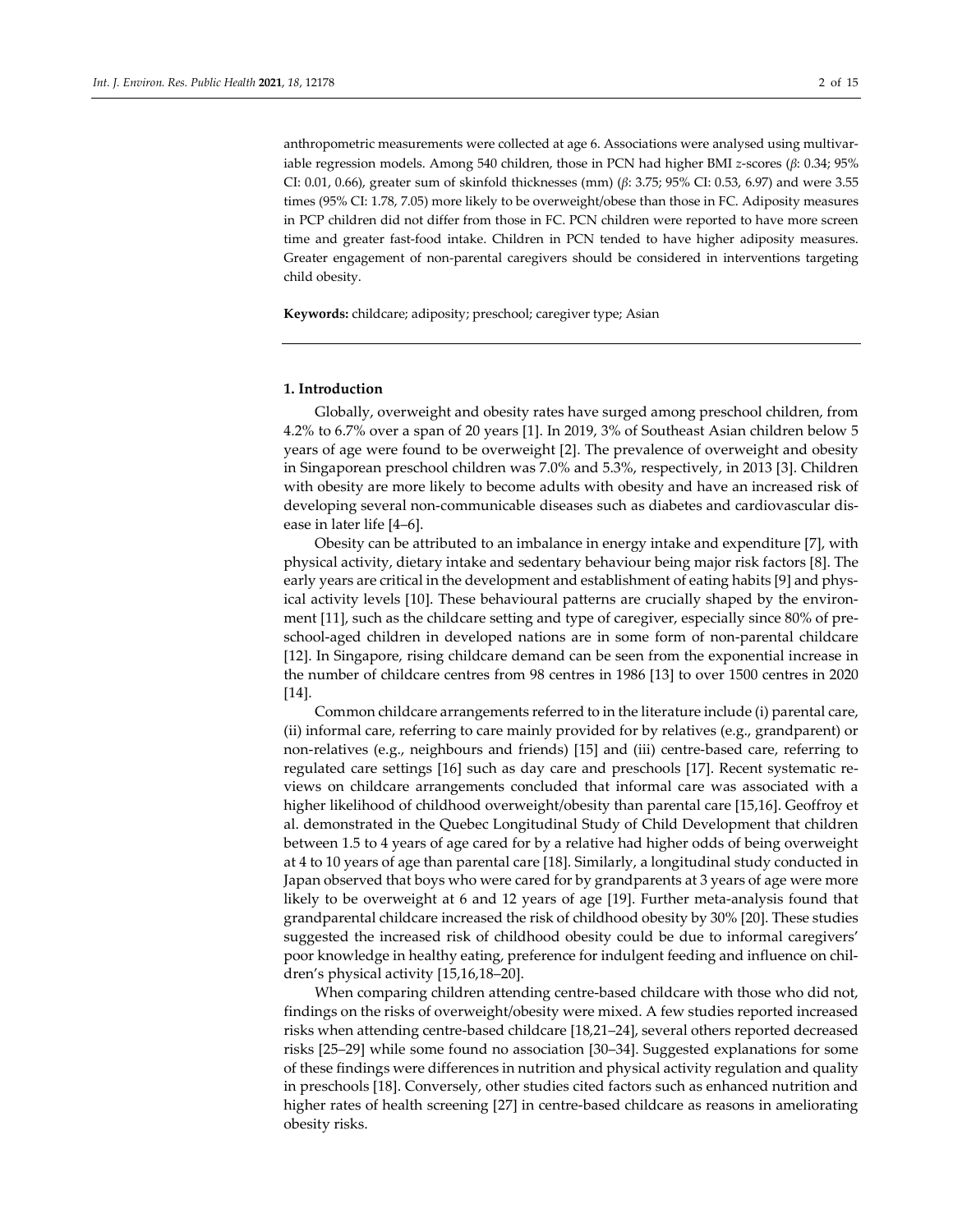Given the inconsistent findings as described above, we aimed to examine the associations between childcare arrangements and adiposity measures in a multi-ethnic Asian cohort. We also aimed to explore differences in lifestyle behaviours such as dietary intake, physical activity and sedentary behaviour between children in different childcare arrangements. Given that local childcare centres are required to comply with certain dietary guidelines under the Healthy Meals in Child Care Centres Programme (HMCCP) [35], we hypothesised that children in full-time centre-based childcare would have lower prevalence of adiposity compared to children in partial centre-based care. Findings from this study would broaden our understanding of childcare arrangements in Singapore and their associations with childhood obesity and lifestyle behaviours. This could elucidate potential correlates that can be targeted for childhood obesity interventions.

## **2. Materials and Methods**

## *2.1. Study Background and Design*

Participants were part of the Growing Up in Singapore Towards healthy Outcomes (GUSTO) study, an ongoing longitudinal mother–offspring cohort study examining influences in early development on metabolic and growth outcomes in women and children. Pregnant women in their first trimester of pregnancy, of Chinese, Malay or Indian ethnicities and attended their first antenatal ultrasound scans at either the KK Women's and Children's Hospital (KKH) or National University Hospital (NUH) were screened between June 2009 to September 2010. Mothers were of a homogenous ethnicity with the intention of residing in Singapore for the next 5 years and did not have serious pre-pregnancy health conditions such as type I diabetes. Both mother and child were followed up from birth and the inclusion and exclusion criteria can be found in greater detail in Soh et al. [36]. Data from children at 5 and 6 years of age were used for the current study. This study was approved by the Institutional Review Board of KKH and NUH and was registered with ClinicalTrials.gov as NCT01174875. Written informed consent was obtained from all mothers in accordance with the Declaration of Helsinki [37].

## *2.2. Assessment of Childcare Arrangement at Age 5*

At the age of 5 years, children's caregivers were asked to complete an interview-administered questionnaire during the clinic visit. This questionnaire consisted of several questions regarding childcare arrangements. They included: (1) attendance at childcare centres (yes/no), (2) number of days spent per week in childcare centres (0.5 day to 7 days), (3) duration spent per day in childcare centres (full-day/half-day/less than half-day) and (4) age of childcare centre commencement (in months). The questionnaire also included questions related to the primary caregiver (mother, father, grandparent/relative, domestic helper, or shared responsibility between more than one caregiver).

Childcare arrangements were grouped based on the amount of time spent in centrebased childcare. Children who attended centre-based childcare for at least five full days a week were grouped under full-time centre-based childcare (FC). Children who attended centre-based childcare for four or less full days a week or any number of half days/less than half days a week were grouped under partial centre-based childcare (PC). The PC group was further sub-categorised based on the main person caring for the child at home (primary caregiver type)—PC parent (PCP) or PC non-parent (PCN) (e.g., grandparent/relative or domestic helper).

## *2.3. Dietary Measures at Age 5*

Dietary intakes of children were ascertained using a validated food frequency questionnaire (FFQ) [38], administered by an interviewer to caregivers during the 5-year clinic visit. Caregivers reported the child's frequency of consumption and portion sizes of 112 food items, along with frequency of consuming meals purchased outside of home, in the previous month. Further details can be found elsewhere [38]. Similar food items in the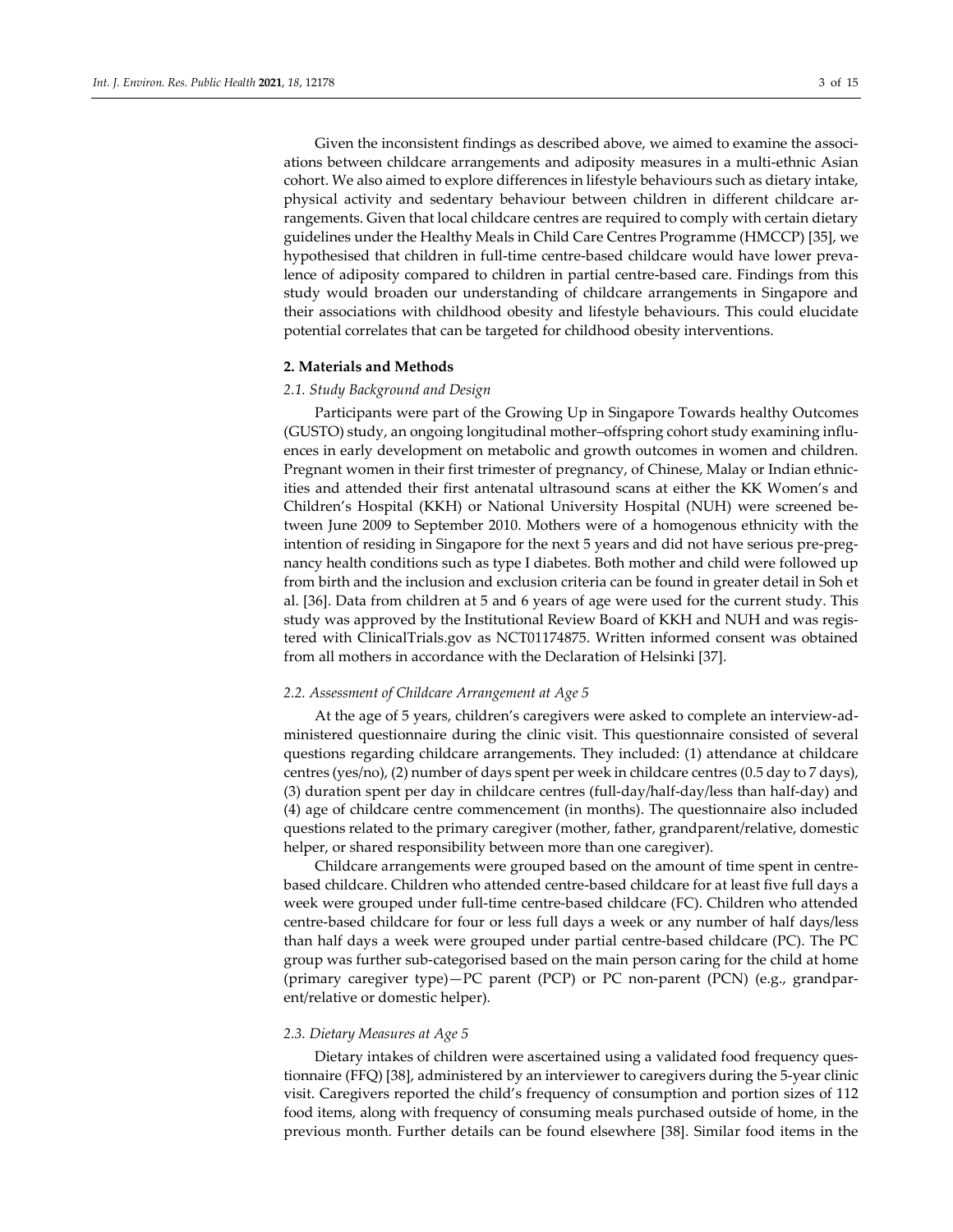FFQ were combined to form seven key food groups of interest [39]: (1) deep-fried foods, (2) fast foods, (3) fruits, (4) sugar-sweetened beverages (SSB), (5) sweet snacks, (6) vegetables and (7) whole grains (Table S1).

Frequency of snacking was also reported in a separated feeding practices questionnaire ("snacks all day and has no real meals", "snacks all day but has real meals", "snacks occasionally during tea time and does not snack much").

## *2.4. Physical Activity, Sedentary Behaviour and Screen Time Measures at Age 5.5*

Movement behaviour measures such as physical activity, sedentary behaviour and screen time were measured using a validated preschool age physical activity questionnaire (pre-PAQ) [40] during the 5.5-year clinic visit. Children's caregivers reported the total amount of time spent per day by the child on physical activity and moderate-tovigorous physical activity (MVPA). Sedentary behaviour (e.g., napping, sitting while eating meals, watching television (TV)/videos, playing games or reading books and sitting in motorised transport while travelling) and screen time (e.g., watching TV, using mobile devices, computers and video game consoles) were also reported by their caregivers. Details have been previously described [41].

## *2.5. Adiposity Measures at Age 6*

During their clinic visit at age 6 years, children had their weight, height and skinfold thicknesses (triceps, biceps, subscapular and supra-iliac) measured using a standardised protocol, as detailed previously [42]. Weight and standing height, with the removal of shoes and inclusion of light clothing, were measured in duplicate using a weighing scale (SECA 803) and stadiometer (SECA stadiometer 213), respectively. The average of these measurements was then calculated. BMI (kg/m2) was converted into *z*-scores specific for age and sex in accordance to the World Health Organisation's Child Growth Standards [43]. The cut-off for children who were overweight/obese was +1 SD above the reference distribution [43]. Skinfold thicknesses were measured in triplicates from the right side of the body using Holtain skinfold calipers (Holtain, Ltd., Crymych, UK), and the average of these measurements was calculated. Sum of skinfold thicknesses was calculated by taking the sum of the four averaged skinfold measurements.

## *2.6. Covariates*

Age, ethnicity, education attainment, household income and occupation of mothers were collected at recruitment. During the 6-year clinic visit, maternal total physical activity and BMI (kg/m2) was obtained via self-reported physical activity questionnaire and calculated from height (SECA stadiometer 213) and weight (SECA 803) measurements respectively. Child sex and birth order were obtained from delivery records, while birthweight and total skinfold were measured at birth.

#### *2.7. Statistical Analysis*

Differences in demographic variables among childcare arrangements were analysed using Pearson's chi-square test and one-way analysis of variance (ANOVA) with Bonferroni post-hoc test. Frequencies of missing demographic data were between <1% to 10%. Missing values for total skinfold at birth (*n* = 21); maternal education attainment (*n* = 3); maternal employment ( $n = 12$ ); household income ( $n = 34$ ); maternal physical activity 6 years postpartum (*n* = 23); maternal TV viewing 6 years postpartum (*n* = 24) and maternal BMI 6 years postpartum (*n* = 47) were imputed 20 times using multiple imputation by chained equations [44], and the results were pooled.

Differences in dietary food groups and movement behaviour measures among childcare arrangements were presented as median (IQR) and analysed using the Kruskal–Wallis test with a two-sided test of equality for column proportions. Whereas differences in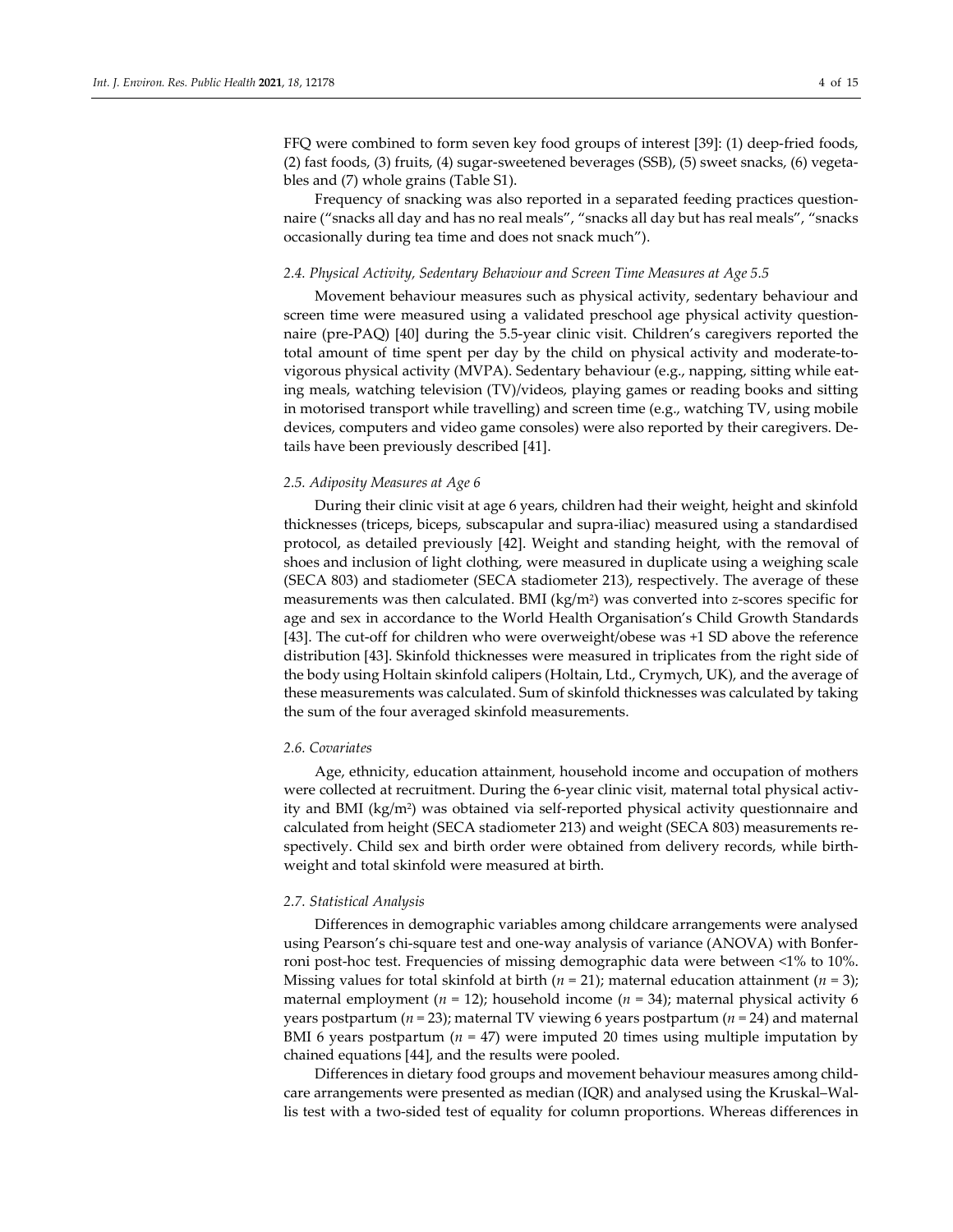snacking and eat out frequencies among childcare arrangements were presented as *n* (%) and analysed using Pearson's chi-square test.

Multivariable general linear model (GLM) was used to analyse differences in adiposity measures between childcare arrangements, PCP and PCN, with the reference group, FC. Potential confounders were identified a-priori from previous studies [15,16,31]. When examining child BMI *z*-scores and sum of skinfold thicknesses, the models were adjusted for age of childcare commencement, birth order, ethnicity, maternal age, maternal education, maternal employment, maternal BMI 6 years postpartum and maternal physical activity level 6 years postpartum. Binary logistic regression model was used to estimate the likelihood of being overweight/obese among PCP and PCN children compared to FC children, with the same confounders adjusted for as the GLM.

All analyses were performed using SPSS version 26.0 (IBM Inc., Chicago, IL, USA).

# **3. Results**

# *3.1. Study Sample Characteristics*

Out of 1247 children recruited, we excluded twins (*n* = 10) and children with incomplete information on childcare arrangements (e.g., caregivers did not answer questions on duration spent per day in childcare) at 5 years of age (*n* = 361). A small number of children was reported not attending any centre-based childcare (*n* = 8) and was excluded from our analysis due to lack of statistical power to analyse them as a group. Children attending partial centre-based childcare with both parents and non-parents as primary caregivers were further excluded (*n* = 42) to ensure homogeneity in primary caregiver responsibility. Our final sample comprised of 540 children who had complete information on adiposity, dietary, physical activity and sedentary behaviour measures (Figure 1), of which 50.4% were under FC, 35.5% under PCP and 14.1% under PCN.



**Figure 1.** Participant flow diagram (*n* = 540).

Out of those in PCP, mothers were the most common primary caregiver (96.4%), followed by fathers (2.6%) and both parents (1.0%). For those in PCN, grandparents (51.3%) and domestic helpers (43.4%) represented the majority of primary caregivers, while other relatives such as aunty (2.6%) and shared responsibilities between grandparents and domestic helpers (2.6%) made up the rest (Table S2).

Among the 540 children included, there was an equal mix of both sexes. More children in PCP were the second child and above compared to children in FC and PCN. More children in FC commenced childcare at a relatively earlier age (<24 months) compared to those in PCP and PCN (Table 1).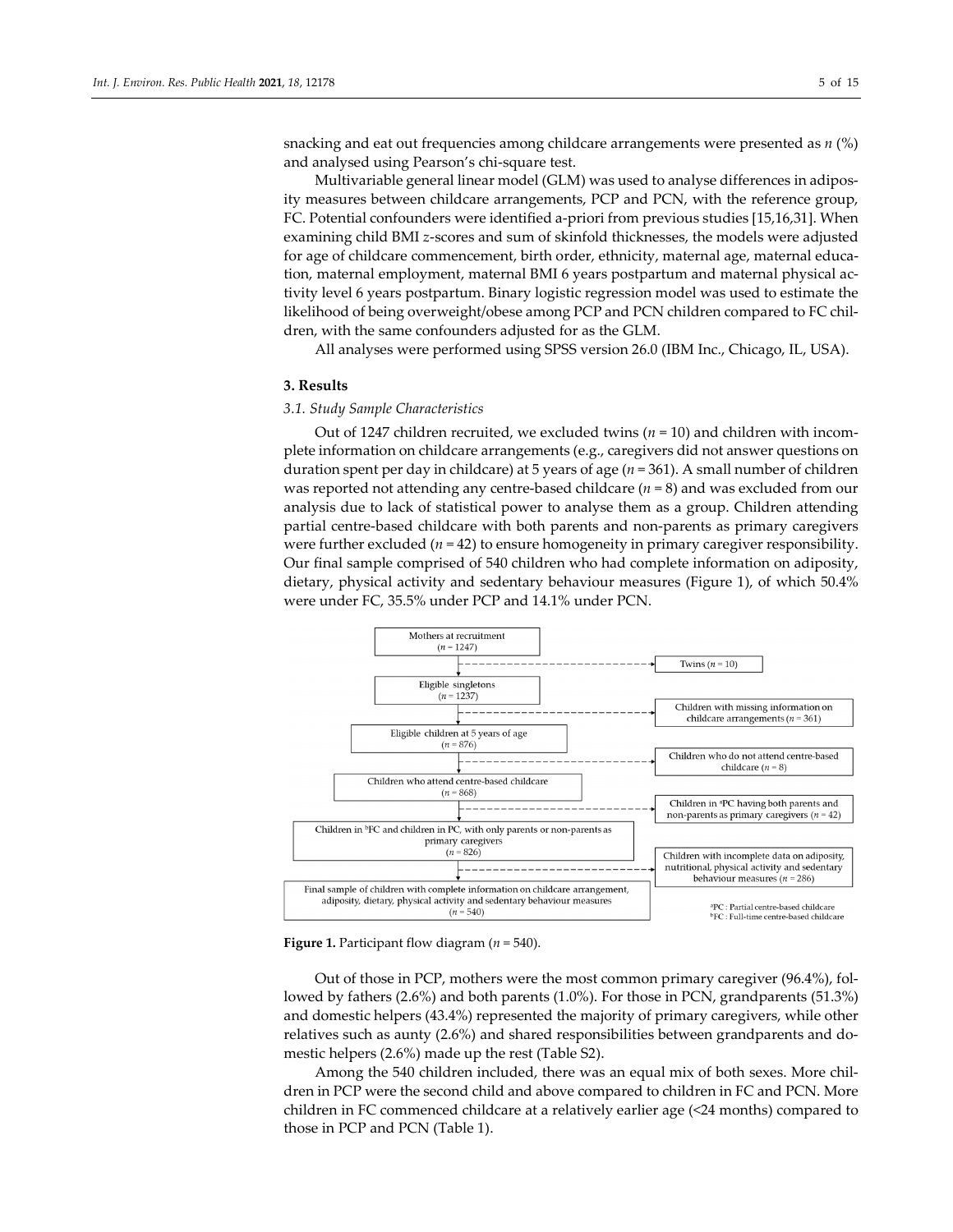Fewer Chinese mothers had children in PCP compared to FC and PCN, while more Malay and Indian mothers had children in PCP compared to FC. PCP mothers tended to be older than PCN mothers. They also had lower educational attainment, lower household income and were mostly unemployed. At 6 years postpartum, PCP mothers tended to be overweight/obese compared to FC and PCN mothers, whereas more PCP mothers reported spending 150 min or more per week on physical activity than FC mothers (Table 1).

|                                             | FC $(n = 272)$                | PCP $(n = 192)$             | $PCN (n = 76)$            | $p$ -Value |  |
|---------------------------------------------|-------------------------------|-----------------------------|---------------------------|------------|--|
|                                             | Child characteristics         |                             |                           |            |  |
| Sex                                         |                               |                             |                           | 0.629      |  |
| Male                                        | 148 (54.4)                    | 96 (50.0)                   | 41 (53.9)                 |            |  |
| Female                                      | 124 (45.6)                    | 96 (50.0)                   | 35(46.1)                  |            |  |
| Birth order                                 |                               |                             |                           | 0.002      |  |
| First child                                 | $128(47.1)$ <sup>a</sup>      | 64 (33.3) b                 | 41 $(53.9)$ <sup>a</sup>  |            |  |
| Second child and above                      | 144 (52.9) <sup>a</sup>       | 128 (66.7) $\frac{b}{c}$    | $35(46.1)$ <sup>a</sup>   |            |  |
| Childcare commencement (months)             |                               |                             |                           | < 0.001    |  |
| Between 2 and 24 months                     | 145 (53.3) <sup>a</sup>       | $23(12.0)$ b                | $15(19.7)^{b}$            |            |  |
| Between 25 and 60 months                    | $127(46.7)$ <sup>a</sup>      | 169 (88.0) b                | 61 (80.3) b               |            |  |
| Birth weight (kg)                           | $3.2 \pm 0.4$                 | $3.1 \pm 0.4$               | $3.1 \pm 0.5$             | 0.155      |  |
| Sum of skinfold thicknesses at birth (mm)   | $10.5 \pm 2.1$                | $10.3 \pm 2.2$              | $10.0 \pm 2.3$            | 0.136      |  |
|                                             | Maternal characteristics      |                             |                           |            |  |
| Age (years)                                 | $31.0 \pm 5.4$ <sup>a,b</sup> | $31.8 \pm 5.0$ <sup>a</sup> | $30.1\pm5.0$ $^{\rm b}$   | 0.040      |  |
| Ethnicity                                   |                               |                             |                           | < 0.001    |  |
| Chinese                                     | $195(71.7)$ <sup>a</sup>      | 78 (40.6) b                 | 43 (56.6) $c$             |            |  |
| Malay                                       | 49 (18.0) <sup>a</sup>        | 63 (32.8) b                 | $17(22.4)$ <sup>a,b</sup> |            |  |
| Indian                                      | $28(10.3)$ <sup>a</sup>       | 51 $(26.6)^{b}$             | $16(21.1)^{b}$            |            |  |
| Highest education level                     |                               |                             |                           | 0.015      |  |
| Secondary or lower                          | 69 (25.4) $^{\rm a}$          | 72 (37.5) b                 | $14(18.4)$ <sup>a</sup>   |            |  |
| Post-Secondary                              | 101(37.1)                     | 59 (30.7)                   | 32(42.1)                  |            |  |
| University or above                         | 102 (37.5)                    | 61 (31.8)                   | 30(39.5)                  |            |  |
| Employment                                  |                               |                             |                           | < 0.001    |  |
| Employed                                    | 209 (76.8) <sup>a</sup>       | 95 (49.5) b                 | 70 $(92.1)$               |            |  |
| Unemployed                                  | 63 (23.2) a                   | 97 (50.5) b                 | 6(7.9)                    |            |  |
| Household income                            |                               |                             |                           | 0.037      |  |
| $<$ \$2000                                  | 34 (12.5) <sup>a</sup>        | 40 (20.8) b                 | $7(9.2)$ a                |            |  |
| \$2000-\$5999                               | 147 (54.0)                    | 103(53.6)                   | 44 (57.9)                 |            |  |
| > \$6000                                    | 91 (33.5)                     | 49 (25.5)                   | 25 (32.9)                 |            |  |
| Total physical activity at 6 years postpar- |                               |                             |                           |            |  |
| tum (min/week)                              |                               |                             |                           | 0.019      |  |
| $\boldsymbol{0}$                            | 108 (39.7) <sup>a</sup>       | 55 (28.6) $\rm{^{b}}$       | 25 (32.9) a,b             |            |  |
| $>0 - 149$                                  | 107 (39.3)                    | 72 (37.5)                   | 32(42.1)                  |            |  |
| $\geq150$                                   | 57 (21.0) <sup>a</sup>        | 65 (33.9) b                 | $19(25.0)$ <sup>a,b</sup> |            |  |
| TV viewing at 6 years postpartum            |                               |                             |                           |            |  |
| (min/week)                                  |                               |                             |                           | 0.094      |  |
| < 60                                        | 143 (52.6)                    | 81 (42.2)                   | 43 (56.6)                 |            |  |
| $60 - 120$                                  | 95 (34.9)                     | 76 (39.6)                   | 24 (31.6)                 |            |  |
| >120                                        | 34 (12.5)                     | 35(18.2)                    | 9(11.8)                   |            |  |
| Weight status at 6 years postpartum (BMI)   |                               |                             |                           | 0.004      |  |
| Underweight/normal (<23 kg/m <sup>2</sup> ) | $135(49.6)$ <sup>a</sup>      | 67 (34.9) b                 | $38(50.0)$ <sup>a</sup>   |            |  |
| Overweight/obese (≥23 kg/m <sup>2</sup> )   | 137 (50.4) <sup>a</sup>       | 125 (65.1) $\frac{b}{c}$    | 38 (50.0) a               |            |  |

**Table 1.** Characteristics of children and mothers (*n* = 540).

FC: Full-time centre-based childcare; PCP: Partial centre-based childcare—Parent; PCN: Partial centre-based childcare—Non-parent. Values are expressed as *n* (%) or mean ± SD. <sup>a,b</sup> Values in the same row not sharing the same superscript are significantly different from one another using a two-sided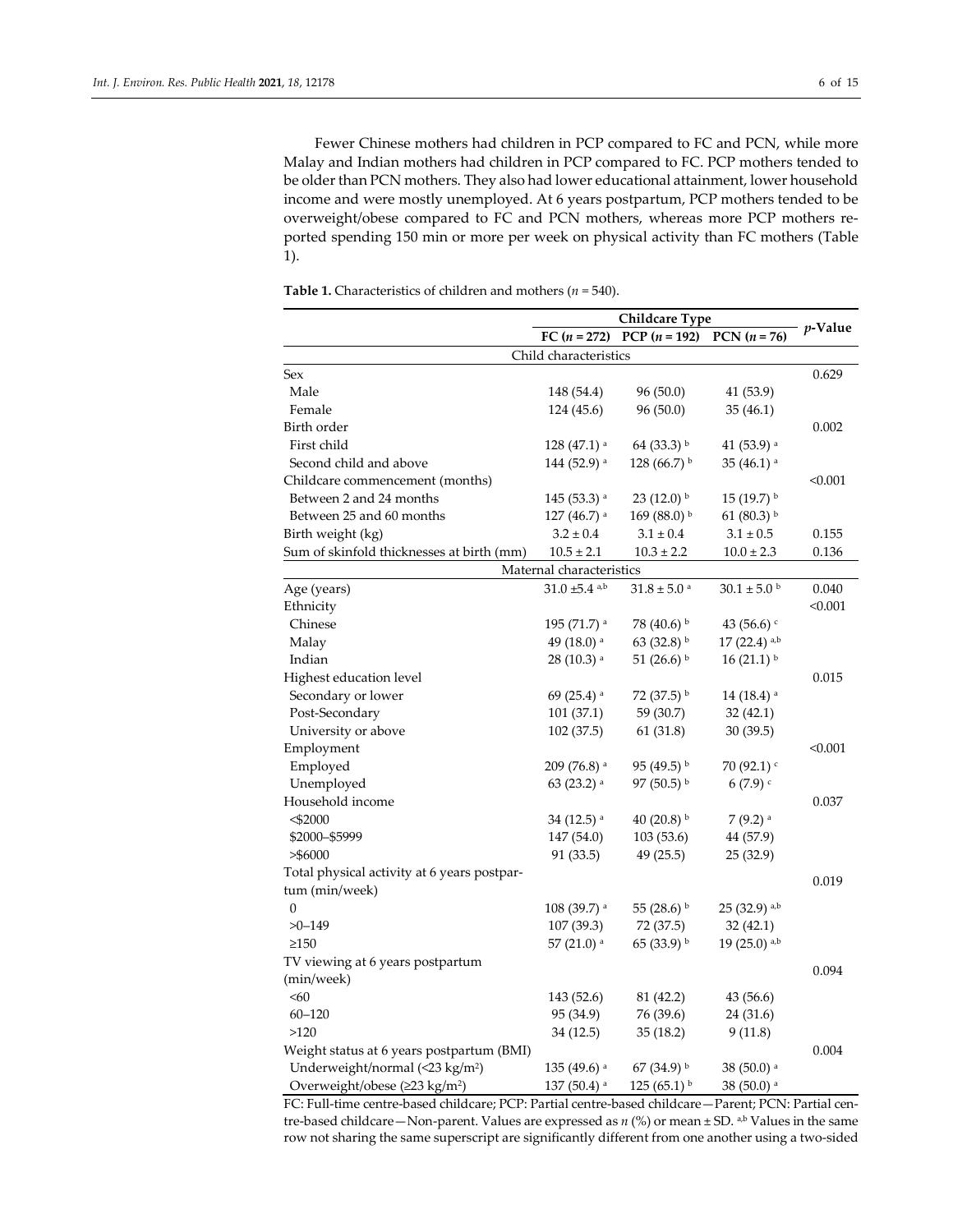test of equality for column proportions. Results were analysed using Pearson's chi-square test and one-way analysis of variance (ANOVA) with Bonferroni post-hoc test. Imputed variables: Total skinfold at birth (*n* = 21); Maternal education (*n* = 3); Maternal employment (*n* = 12); Household income (*n* = 34); Maternal physical activity 6 years postpartum (*n* = 23); Maternal TV viewing 6 years postpartum (*n* = 24); Maternal body mass index (BMI) 6 years postpartum (*n* = 47).

Children excluded from the analysis, due to missing information on childcare arrangement at age 5, physical activity, sedentary behaviour, screen time and adiposity or did not attend centre-based childcare or had non-homogeneous primary caregiver responsibility ( $n = 697$ ), had a lower birth weight (mean  $\pm$  SD:  $3.0 \pm 0.5$  kg vs.  $3.1 \pm 0.4$  kg) and fewer of them started childcare at a young age (commenced before 25 months: 28.4% vs. 33.8%) than those included. In addition, excluded mothers were younger as compared to those included (mean  $\pm$  SD: 30.0  $\pm$  0.5 years vs. 31.1  $\pm$  5.2 years) (Table S3). Similar findings were observed when comparing participants with and without childcare arrangement data ( $n = 876$  and  $n = 361$  respectively) (Table S4).

# *3.2. Dietary Measures*

The consumption of whole grains was higher among PCP children (median: 11.2  $g/day)$  compared to FC children (median: 0.0  $g/day)$ . Deep fried food consumption was higher among PCP (median: 25.7 g/day) and PCN (median: 22.1 g/day) children compared to FC (median: 17.5 g/day) children. Additionally, fast food consumption was higher among PCN children (median: 17.9 g/day) compared to FC children (median: 12.9 g/day) (Table 2).

More children in PCP (24.0%) and PCN (22.7%) snacked throughout the day compared to children in FC (13.0%). No other significant differences were found for fruits, vegetables, sugar-sweetened beverages and sweet snacks consumption, as well as eating out frequency among children of different childcare arrangements ( $p > 0.05$ ) (Table 2).

|                                               | FC $(n = 272)$            | PCP $(n = 192)$          | $PCN (n = 76)$          | $p$ -Value |
|-----------------------------------------------|---------------------------|--------------------------|-------------------------|------------|
| Food group, median (IQR)                      |                           |                          |                         |            |
| Fruits $(g/day)$                              | 87.4 (103.0)              | 85.4 (123.0)             | 77.5 (85.9)             | 0.079      |
| Vegetables (g/day)                            | 26.7 (41.7)               | 26.3 (49.6)              | 24.8(41.1)              | 0.622      |
| Whole grains (g/day)                          | $0.0(23.7)$ <sup>a</sup>  | 11.2 $(45.0)^{b}$        | $0.6$ (36.9) a,b        | 0.001      |
| Deep-fried food (g/day)                       | $17.5(23.4)$ <sup>a</sup> | $25.7(32.0)^{b}$         | 22.1 $(33.0)^{b}$       | 0.003      |
| Fast food (g/day)                             | $12.9(18.1)$ <sup>a</sup> | 15.7 (21.9) a,b          | 17.9 (30.0) $\rm{^{b}}$ | 0.035      |
| Sweet snacks (g/day)                          | 27.2(33.1)                | 29.7 (37.8)              | 32.7(39.1)              | 0.145      |
| Sugar-sweetened beverages (mL/day)            | 113.5 (142.5)             | 110.2 (156.5)            | 115.1(124.3)            | 0.833      |
| Eating out frequency, $n$ (%)                 |                           |                          |                         | 0.314      |
| At least once per day                         | 15(5.5)                   | 9(4.7)                   | 3(3.9)                  |            |
| At least once per week                        | 180 (66.2)                | 111 (57.8)               | 50(65.8)                |            |
| At least once per month or rarely or<br>never | 77 (28.3)                 | 72 (37.5)                | 23(30.3)                |            |
| Snacking frequency, $n$ (%)                   |                           |                          |                         | 0.030      |
| Snacks all day but has meals                  | $35(13.0)$ <sup>a</sup>   | 46 $(24.0)$ <sup>b</sup> | $17(22.7)$ <sup>b</sup> |            |
| Snacks only during tea time                   | 170 (63.2)                | 111 (57.8)               | 44 (58.7)               |            |
| Does not snack much                           | 64 (23.8)                 | 35(18.2)                 | 14 (18.7)               |            |

**Table 2.** Comparison of dietary measures across childcare arrangements at age 5 (*n* = 540).

FC: Full-time centre-based childcare; PCP: Partial centre-based childcare—Parent; PCN: Partial centre-based childcare—Non-parent. Values for food groups are expressed as median (IQR) and values for eating out and snacking frequencies are expressed as  $n$  (%). a,b Values in the same row not sharing the same superscript are significantly different from one another using a two-sided test of equality for column proportions. Results were analysed using Kruskal–Wallis test and Pearson's chi-square test. Values were removed for the "snacks all day and has no meals" option due to a small number  $(n = 4)$ .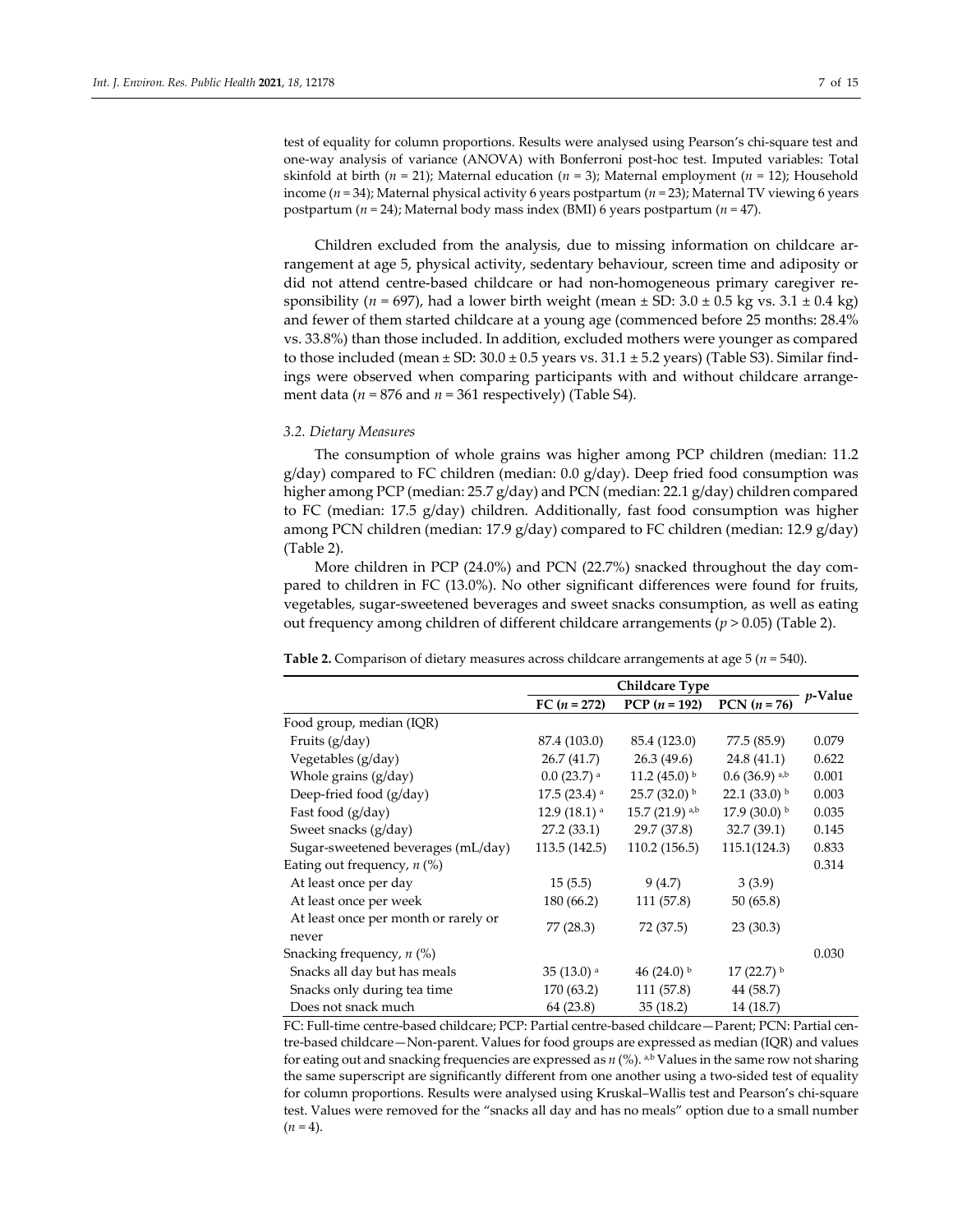# *3.3. Movement Behaviour Measures*

PCN children spent more time engaging in sedentary behaviour per day (median: 260.4 min/day) compared to FC children (median: 187.9 min/day). PCN children also had higher amounts of daily screen time (median: 115.7 min/day) compared to FC (median: 68.6 min/day) and PCP (median: 77.1 min/day) children (Table 3).

No significant differences in physical activity measures were found among children of different childcare arrangements (*p* > 0.05) (Table 3).

**Table 3.** Comparison of movement behaviours across childcare arrangements at age 5.5 (*n* = 540).

|                                                                                                                      | <b>Type of Childcare</b> | <i>v</i> -Value                                                               |               |         |
|----------------------------------------------------------------------------------------------------------------------|--------------------------|-------------------------------------------------------------------------------|---------------|---------|
|                                                                                                                      |                          | FC $(n = 272)$ PCP $(n = 192)$ PCN $(n = 76)$                                 |               |         |
| Physical activity measures                                                                                           |                          |                                                                               |               |         |
| Total physical activity (min/day)                                                                                    | 121.8 (140.7)            | 107.1 (146.3)                                                                 | 125.4 (141.4) | 0.284   |
| Total MVPA (min/day)                                                                                                 | 59.9 (91.4)              | 50.7(91.1)                                                                    | 50.4(92.7)    | 0.725   |
| Sedentary behaviour measures                                                                                         |                          |                                                                               |               |         |
| Total sedentary behaviour (min/day) 187.9 (136.1) <sup>a</sup> 216.8 (184.6) <sup>b</sup> 260.4 (176.8) <sup>b</sup> |                          |                                                                               |               | 0.005   |
| Total screen time (min/day)                                                                                          |                          | 68.6 (83.6) <sup>a</sup> 77.1 (119.8) <sup>a</sup> 115.7 (117.5) <sup>b</sup> |               | < 0.001 |

FC: Full-time centre-based childcare; PCP: Partial centre-based childcare—Parent; PCN: Partial centre-based childcare—Non-parent; MVPA: Moderate-to-Vigorous Physical Activity Values are expressed as median (IQR). a,b Values in the same row not sharing the same superscript are significantly different from one another using a two-sided test of equality for column proportions. Results were analysed using Kruskal–Wallis test.

# *3.4. Adiposity Measures*

In adjusted models, PCN children were associated with 0.34 SD higher BMI *z*-score (95% CI: 0.01, 0.66) and 3.75 mm greater sum of skinfold thicknesses (95% CI: 0.53, 6.97) at age 6 years compared to FC children (Table 4). In addition, PCN children were 3.55 times (95% CI: 1.78, 7.05) more likely to be overweight/obese compared to FC children (Table 5).

No other significant associations were found in PCP children when compared to FC children (*p* > 0.05) (Tables 4 and 5).

|  |  |  |  |  |  |  | <b>Table 4.</b> Associations of childcare arrangements at age 5 and adiposity measures at age 6 ( $n$ = 540). |  |
|--|--|--|--|--|--|--|---------------------------------------------------------------------------------------------------------------|--|
|--|--|--|--|--|--|--|---------------------------------------------------------------------------------------------------------------|--|

|            |      | <b>Unadjusted Model</b>     |                 | <b>Adjusted Model</b> |               |                 |
|------------|------|-----------------------------|-----------------|-----------------------|---------------|-----------------|
|            |      | 95% CI                      | <i>v</i> -Value |                       | 95% CI        | <i>v</i> -Value |
|            |      | <b>BMI</b> z-score          |                 |                       |               |                 |
| FC.        |      | Reference                   |                 |                       | Reference     |                 |
| PCP        | 0.23 | $-0.001, 0.46$              | 0.051           | 0.12                  | $-0.15, 0.38$ | 0.387           |
| <b>PCN</b> | 0.38 | 0.07, 0.70                  | 0.016           | 0.34                  | 0.01, 0.66    | 0.042           |
|            |      | Sum of skinfold thicknesses |                 |                       |               |                 |
| FC.        |      | Reference                   |                 |                       | Reference     |                 |
| PCP        | 2.46 | 0.19, 4.73                  | 0.033           | 0.88                  | $-1.75, 3.51$ | 0.511           |
| <b>PCN</b> | 4.46 | 1.34, 7.58                  | 0.005           | 3.75                  | 0.53, 6.97    | 0.022           |

FC: Full-time centre-based childcare; PCP: Partial centre-based childcare—Parent; PCN: Partial centre-based childcare—Non-parent. Results were analysed using the multivariable general linear model. BMI *z*-scores and sum of skinfold thicknesses were adjusted for age of childcare commencement, birth order, ethnicity, maternal age, maternal education, maternal BMI 6 years postpartum and maternal physical activity level 6 years postpartum.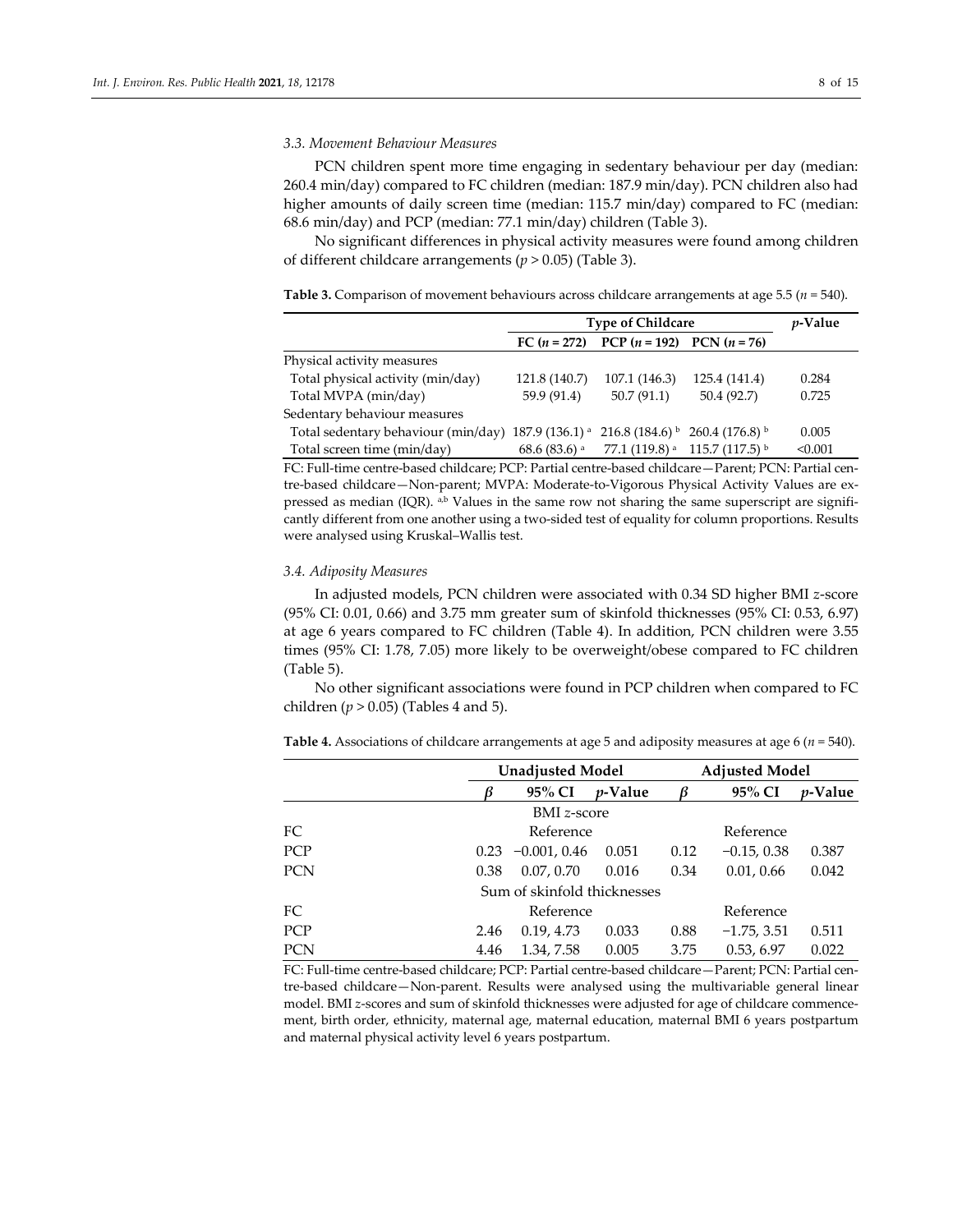|            | Overweight/Obese           |            |                 |  |  |
|------------|----------------------------|------------|-----------------|--|--|
|            | <b>Adjusted Odds Ratio</b> | 95% CI     | <i>v</i> -Value |  |  |
| FC         |                            | Reference  |                 |  |  |
| <b>PCP</b> | 1.54                       | 0.83, 2.87 | 0.169           |  |  |
| PCN        | 3.55                       | 1.78, 7.05 | <0.001          |  |  |

**Table 5.** Associations of childcare arrangements at age 5 and adiposity status at age 6 (*n* = 540).

FC: Full-time centre-based childcare; PCP: Partial centre-based childcare—Parent; PCN: Partial centre-based childcare—Non-parent. Results were analysed using the binary logistic regression model. The model was adjusted for age of childcare commencement, birth order, ethnicity, maternal age, maternal education, maternal BMI 6 years postpartum and maternal physical activity level 6 years postpartum. Underweight/normal weight was the reference category.

## **4. Discussion**

In line with our hypothesis, we found that preschool children in partial centre-based childcare with non-parents as primary caregivers were associated with higher adiposity and more likely to be overweight/obese compared to preschool children in full-time centre-based childcare. This suggests that a longer duration spent in centre-based childcare could have an inverse association with adiposity status in preschool children. Our findings on poorer diet quality and longer time spent in sedentary behaviour among preschool children in partial centre-based childcare provided further evidence to support this association.

The protective effects of centre-based childcare have been demonstrated previously [25–29]. Belfield et al. reported that children attending centre-based childcare were at a lower risk of childhood obesity due to lower probabilities of soda and chips consumption and a higher probability of fruits consumption compared to those not in centre-based care [27]. In another study, Robson et al. reported that children consumed less fruit and vegetables outside of centre-based childcare and overweight/obesity status was positively associated with energy intake away from centre-based childcare [45]. Contrary to these findings, other studies reported associations of centre-based childcare with overweight/obesity risks [18,21–24]. McGrady et al. explained that very few preschool settings in the United States met dietary guidelines, resulting in the consumption of more calories than needed [24]. A Canadian birth cohort study attributed the increased overweight/obesity risks to the broad and vague nature of physical activity and nutrition guidelines, making it a challenge for childcare settings to implement them practically [18]. This was also supported by Gubbels et al. where they suggested differences in childcare systems and quality of childcare could contribute to the conflicting findings [23]. Hence, it seems that the extent of childcare centre regulation by local authorities is crucial in curbing unnecessary weight gain among preschool children.

In Singapore, the Healthy Eating in Child Care Centres Programme (HECCP) was implemented in 2010 and childcare centres have the option to participate in it [13,46]. Participating childcare centres had to limit servings of deep-fried foods to once per week and provide 0.5–1 serving of fruits and vegetables each per day [46]. Implementation of these guidelines plausibly accounted for lower fast food and lower deep fried food intakes among FC children. However, whole grain consumption among FC children were the lowest at median intake of 0 g/day. Adequate whole grain consumption was not part of the 2010 guidelines but was revised in the 2016 HMCCP to include the use of whole grains in sandwiches and rice/porridge [35]. Dietary data in this study were collected in 2015, before the revised guidelines were implemented, hence possibly accounting for the low whole grain intake. The non-participation of some childcare centres in HECCP could also have accounted for low whole grain consumption, hence stressing the need for more childcare centres to be involved in such government initiatives.

Conversely, the promotion of whole grains consumption to the general population through multiple campaigns was introduced by the Singapore's Health Promotion Board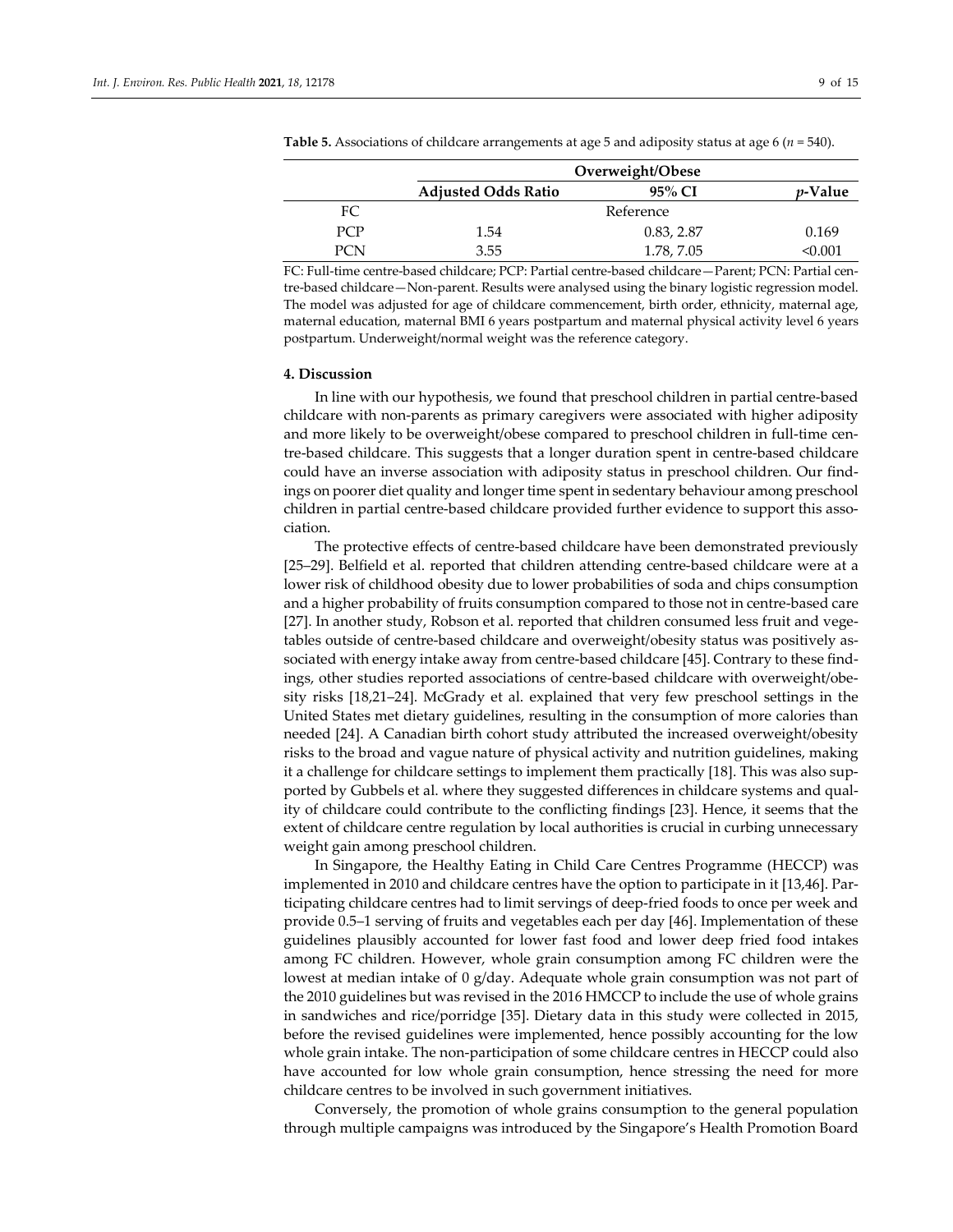in 2009 and in the years that followed. This likely resulted in an increased consumption of unrefined carbohydrates (as a proportion of total carbohydrates) in Singaporean adults from 14% to 17% between 2010 to 2018 [47]. Previous findings from the GUSTO study also observed that mothers who modelled healthy food intake as part of their feeding practice had children with higher whole grain consumption at 5 years of age [39]. Hence, these factors could account for the higher consumption of whole grains in children partially care for by parents (PCP).

Our findings that non-parental care was associated with higher adiposity concur with earlier studies [19,20]. A Japanese study reported high frequencies of eating between meals when cared for by grandparents at 3 years of age and a higher BMI at 6 years of age [19]. Similarly, we found that more PCN and PCP children snack throughout the day. Snacking has been associated with an increase in energy intake, with sweets and salty snacks as common food items [48]. Furthermore, Li et al. reported increased consumption of sugar-added drinks and unhealthy snacks among children cared by grandparents [49]. Qualitative findings from the same study suggested that grandparents tend to have misconceptions that fat children are healthy and high energy or fat content foods are nutritious [49], hence possibly encouraging the consumption of more snacks and oily foods among their grandchildren. The findings from Li et al. could plausibly explain the high fast food and deep-fried food intakes among PCN children. In addition, a lack of awareness of health recommendations among grandparents and domestic helpers due to a lack of exposure and training might have contributed to increased obesity/overweight risks in children under their care [33]. In all, higher adiposity among PCN children could be attributed to an overindulgence of grandparents and/or a lack of awareness of health recommendations among grandparents and domestic helpers.

Chen et al. reported higher sedentary behaviour on non-school days as compared to school days among preschool children in Singapore, with similar results using parentreported data (4.0 vs. 2.8 h/day) and objectively measured using wrist-worn accelerometers (8.2 vs. 7.7 h/day) [50]. The authors attributed greater engagement in sedentary behaviour on non-school days to more time spent on screen devices [50]. Findings from this present study revealed likewise, with PCP and PCN children spending more time in sedentary behaviour compared to FC children, possibly explained by increased screen time. A Canadian study found that childcare centre attendance was negatively associated with screen time among toddlers (aged  $19.0 \pm 1.9$  months) when compared to parental care, with findings more prevalent in ethnic minority groups [51].

Singapore's national physical activity guidelines advised that children under the age of 7 should engage in at least 180 min of physical activity spread throughout the day [52]. In this study, physical activity levels of preschool children did not meet the guidelines and were not significantly different across childcare types. Similarly, Chen et al. reported that MVPA was consistently low among preschool children across school and non-school days [50]. In the childcare centre environment, cultural influences on academic performance might have resulted in the over-emphasis of intellectual development, thereby limiting participation in physical activities [50]. The home environment, on the other hand, supported sedentary behaviour instead of a physically active environment, with a median of seven screen devices per household [50]. Hence, regardless of the environment there is a general lack of MVPA among preschool children in Singapore. This supports our observation of low MVPA levels among FC, PCP and PCN children. Another study conducted in Belgium also reported that MVPA was consistently low among preschool children and were not significantly different on weekends and weekdays [53]. These findings reveal a need to prioritise and increase physical activity levels in both the childcare and home environments.

Many studies have reported the protective effects of parental care against childhood overweight/obesity [18,19,33,34], except studies conducted among lower-income groups where parental care was positively associated with childhood overweight/obesity instead [25,29]. The protective effects of parental care were not evident in our study, with FC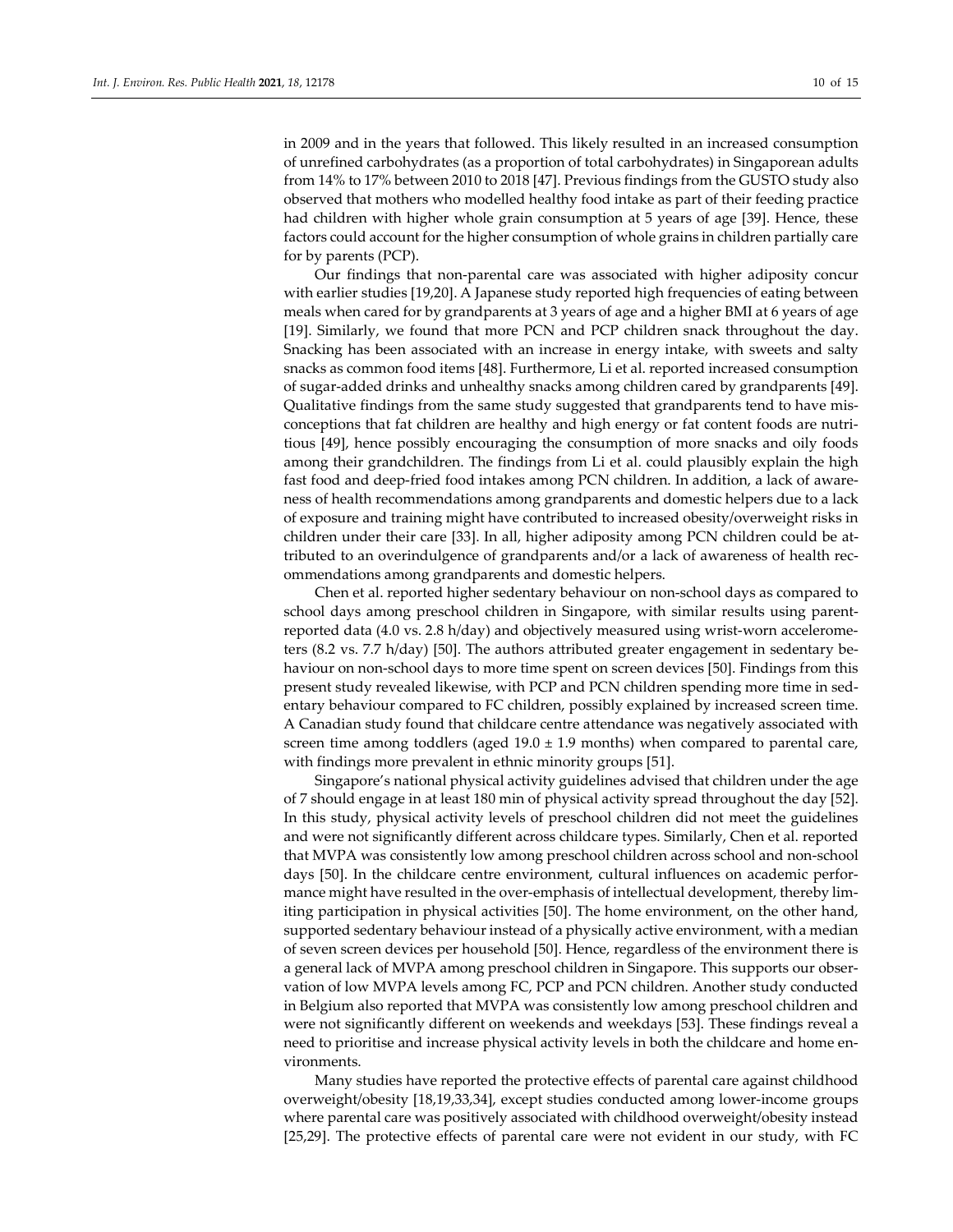children having lower adiposity instead. Although our findings revealed that children in PCP consumed higher amounts of whole grains, they tended to snack more throughout the day and consumed higher amounts of deep-fried food. Besides dietary factors, sociodemographic factors might have contributed to this finding, as mothers of PCP children were mainly non-professionals with a lower monthly income. Hence, they might have a lower health literacy and are less aware of certain dietary and physical activity guidelines.

## *Strengths and Limitations*

To our knowledge, this is the first study in Singapore to associate childcare arrangements in preschool children with adiposity measures, with further evidence from dietary, physical activity and sedentary behaviour measures. While most studies in other countries examine only one form of childcare (either parental, informal or centre-based), mixed forms of childcare (with parents and non-parents as caregivers) were examined in this study.

The limitations of this study are firstly, dietary, physical activity and sedentary behaviour measures were obtained from parental reports, and not from the respective caregivers themselves, hence parents might have misreported the data collected. Secondly, dietary, physical activity and sedentary behaviours were self-reported and not measured objectively. Thirdly, as this is a cross-sectional study, we were not able to test for causality and direction of relationship. Lastly, residual confounding might be present since other potential mediators that might affect adiposity measures, such as a child's sleep duration and quality, child's psychological characteristics, parenting styles, feeding practices and family lifestyle [7,54–57], were not examined in this study.

## **5. Conclusions**

In conclusion, higher adiposity and greater likelihood of being overweight/obese was observed among children in partial centre-based childcare, especially in those who had non-parents as primary caregivers, compared to children in full-time centre-based childcare. The former group also had more screen time and greater consumption of unhealthy food.

While current policies focus mainly on parental and centre-based childcare interventions, our findings suggest that greater engagement of non-parental caregivers such as grandparents and domestic helpers are equally important. Additionally, more childcare centres should be encouraged to participate in government-initiated healthy eating programmes. Furthermore, greater engagement in physical activity should be encouraged in both home and childcare settings. Lastly, longitudinal studies should be carried out to further elucidate the strength of association between correlates of obesity and adiposity outcomes.

**Supplementary Materials:** The following are available online at www.mdpi.com/article/10.3390/ijerph182212178/s1, Table S1: Breakdown of food groups; Table S2: Breakdown of primary caregiver identity among childcare centre-going participants (*n* = 540); Table S3. Comparison of demographic characteristics between included and excluded eligible participants (*n* = 1237).

**Author Contributions:** The authors' responsibilities were as follows: Y.S.L., L.P.-C.S., K.H.T., F.Y., K.M.G., Y.-S.C., J.G.E. and S.-Y.C. were responsible for conceiving designing and leading the GUSTO cohort study. B.W.-X.W. and M.F.-F.C. designed the present work. J.Y.T., R.S., A.C., M.T.T., W.L.Y., N.P. and C.L. contributed to the data collection. B.W.-X.W., J.Y.T., R.S., A.C., M.T.T., W.L.Y., N.P. and C.L. contributed to data processing and cleaning. S.-M.S., Y.S.L., F.M.-R. and M.F.-F.C. supervised and guided the data collection and cleaning process. Data analysis and interpretation were undertaken by B.W.-X.W., J.Y.T. and M.F.-F.C. B.W.-X.W., J.Y.T. and M.F.-F.C. were responsible for drafting and finalising the manuscript. All authors have read and agreed to the published version of the manuscript.

**Funding:** The GUSTO cohort study was funded by the Singapore National Research Foundation's Translational and Clinical Research (TCR) Flagship Programme and was administered by the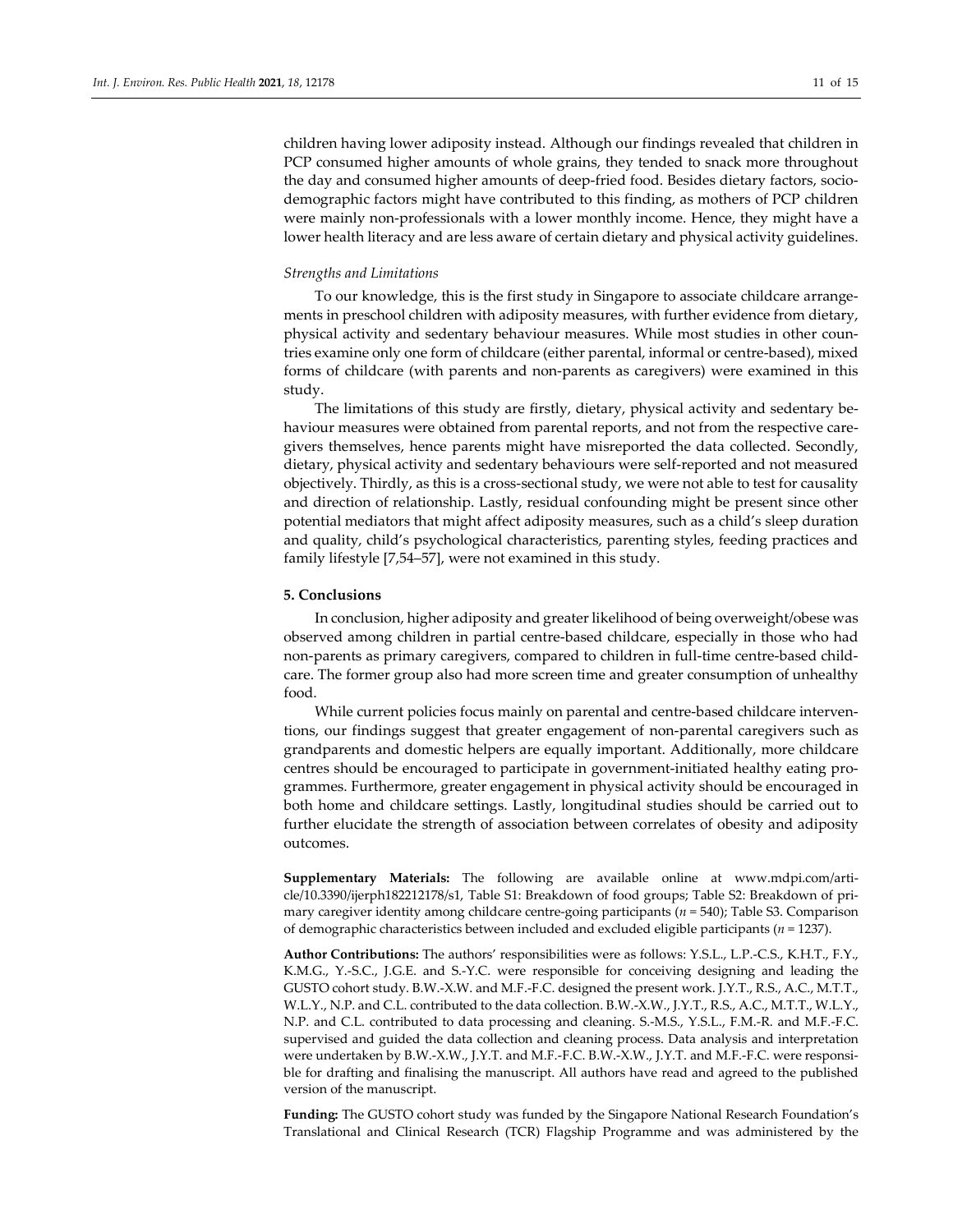Singapore Ministry of Health's National Medical Research Council (NMRC), Singapore— NMRC/TCR/004-NUS/2008; NMRC/TCR/012-NUHS/2014. Additional funding was given by the Singapore Institute for Clinical Sciences, Agency for Science Technology and Research (A\*STAR), Singapore. KMG is supported by the UK Medical Research Council (MC\_UU\_12011/4), the National Institute for Health Research (NIHR Senior Investigator NF-SI-0515-10042), NIHR Southampton 1000DaysPlus Global Nutrition Research Group (17/63/154) and NIHR Southampton Biomedical Research Centre (IS-BRC-1215-20004), the British Heart Foundation (RG/15/17/3174) and by the European Union (Erasmus+ Programme Early Nutrition eAcademy Southeast Asia-573651-EPP-1- 2016-1-DE-EPPKA2-CBHE-JP and ImpENSA.

**Institutional Review Board Statement:** This study was conducted according to the guidelines of the Declaration of Helsinki, approved by the Institutional Review Board of SingHealth Centralized Institutional Review Board and National Healthcare Group Domain Specific Review Board and was registered with ClinicalTrials.gov as NCT01174875.

**Informed Consent Statement:** Written informed consent was obtained from all mothers in accordance with the Declaration of Helsinki.

**Data Availability Statement:** The datasets generated and/or analysed during the current study are not publicly available due to an ethical restriction (patient confidentiality) which was imposed by the Centralised Institutional Review Board of SingHealth. Interested researchers may request the data by contacting the data team leader of GUSTO at Raja\_Sunil\_Kumar@sics.a-star.edu.sg.

**Acknowledgments:** We would like to thank the participants for their contributions to this study. We would also like to thank and acknowledge the GUSTO study group. This study group includes: Airu Chia, Allan Sheppard, Amutha Chinnadurai, Anna Magdalena Fogel, Anne Eng Neo Goh, Anne Hin Yee Chu, Anne Rifkin-Graboi, Anqi Qiu, Arijit Biswas, Bee Wah Lee, Birit Froukje Philipp Broekman, Bobby Kyungbeom Cheon, Boon Long Quah, Candida Vaz, Chai Kiat Chng, Cheryl Shufen Ngo, Choon Looi Bong, Christiani Jeyakumar Henry, Ciaran Gerard Forde, Claudia Chi, Daniel Yam Thiam Goh, Dawn Xin Ping Koh, Desiree Y. Phua, Doris Ngiuk Lan Loh, E Shyong Tai, Elaine Kwang Hsia Tham, Elaine Phaik Ling Quah, Elizabeth Huiwen Tham, Evelyn Chung Ning Law, Evelyn Xiu Ling Loo, Fabian Kok Peng Yap, Faidon Magkos, Falk Müller-Riemenschneider, George Seow Heong Yeo, Hannah Ee Juen Yong, Helen Yu Chen, Heng Hao Tan, Hong Pan, Hugo P S van Bever, Hui Min Tan, Iliana Magiati, Inez Bik Yun Wong, Ives Yubin Lim, Ivy Yee-Man Lau, Izzuddin Bin Mohd Aris, Jeannie Tay, Jeevesh Kapur, Jenny L. Richmond, Jerry Kok Yen Chan, Jia Xu, Joanna Dawn Holbrook, Joanne Su-Yin Yoong, Joao Nuno Andrade Requicha Ferreira, Johan Gunnar Eriksson, Jonathan Tze Liang Choo, Jonathan Y. Bernard, Jonathan Yinhao Huang, Joshua J. Gooley, Jun Shi Lai, Karen Mei Ling Tan, Keith M. Godfrey, Kenneth Yung Chiang Kwek, Keri McCrickerd, Kok Hian Tan, Kothandaraman Narasimhan, Krishnamoorthy Naiduvaje, Kuan Jin Lee, Leher Singh, Li Chen, Lieng Hsi Ling, Lin Su, Ling-Wei Chen, Lourdes Mary Daniel, Lynette Pei-Chi Shek, Marielle V. Fortier, Mark Hanson, Mary Foong-Fong Chong, Mary Rauff, Mei Chien Chua, Melvin Khee-Shing Leow, Michael J. Meaney, Michelle Zhi Ling Kee, Min Gong, Mya Thway Tint, Navin Michael, Neerja Karnani, Ngee Lek, Oon Hoe Teoh, P. C. Wong, Paulin Tay Straughan, Peter David Gluckman, Pratibha Keshav Agarwal, Priti Mishra, Queenie Ling Jun Li, Rob Martinus van Dam, Salome A. Rebello, Sambasivam Sendhil Velan, Seang Mei Saw, See Ling Loy, Seng Bin Ang, Shang Chee Chong, Sharon Ng, Shiao-Yng Chan, Shirong Cai, Shu-E Soh, Sok Bee Lim, Stella Tsotsi, Stephen Chin-Ying Hsu, Sue-Anne Ee Shiow Toh, Suresh Anand Sadananthan, Swee Chye Quek, Varsha Gupta, Victor Samuel Rajadurai, Walter Stunkel, Wayne Cutfield, Wee Meng Han, Wei Pang, Wen Lun Yuan, Yanan Zhu, Yap Seng Chong, Yin Bun Cheung, Yiong Huak Chan, Yung Seng Lee.

**Conflicts of Interest:** K.M.G., Y.-S.C. and S.-Y.C. report being part of an academic consortium that has received research funding from Abbott Nutrition, Nestle and Danone. K.M.G. and Y.-S.C. report receiving reimbursement for speaking at conferences sponsored by companies selling nutritional products. The other authors declared no conflict of interests. The funders had no role in the choice of research project, design of this study, data collection and statistical analyses, preparation of manuscript and decision to publish.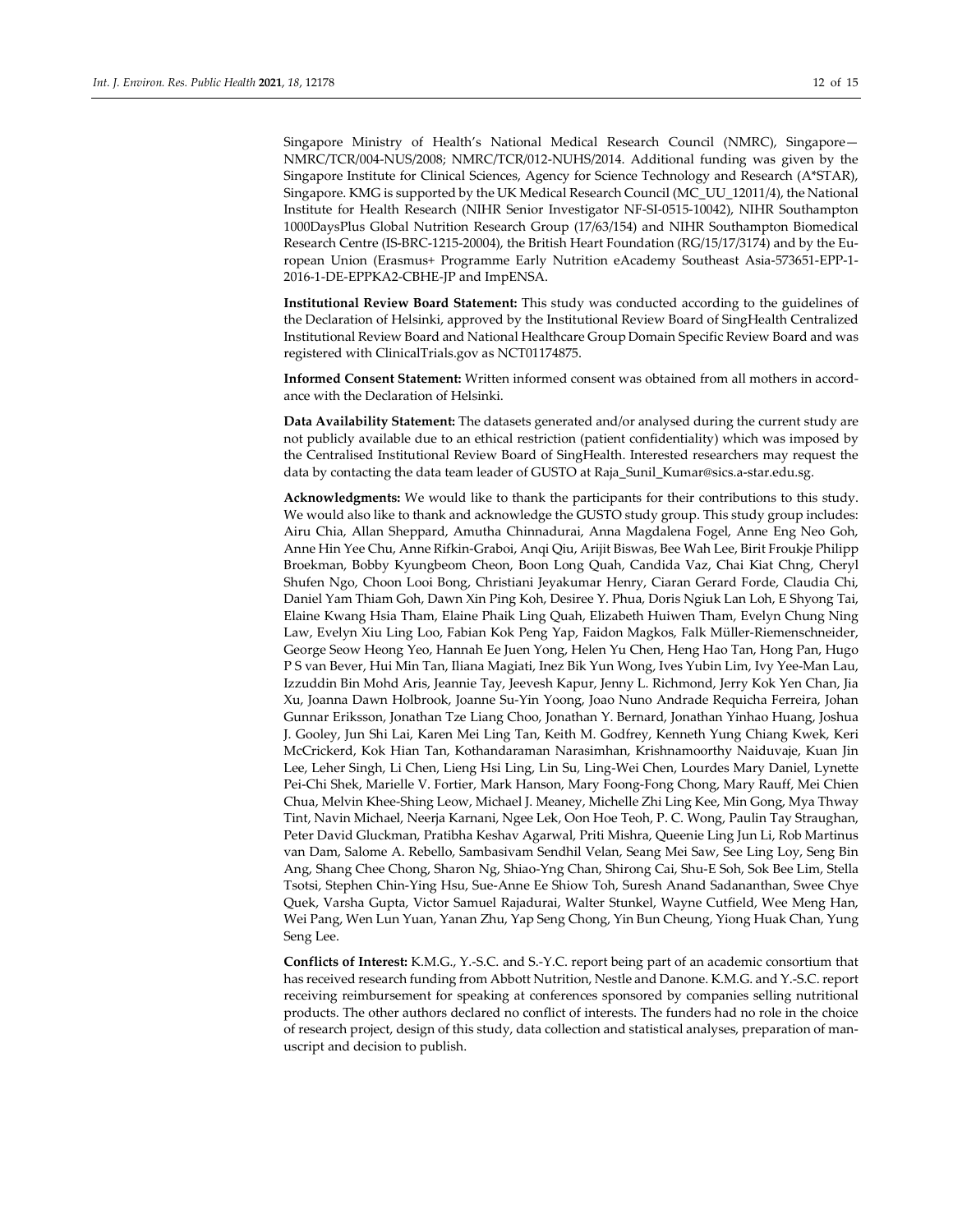# **References**

- 1. De Onis, M.; Blossner, M.; Borghi, E. Global prevalence and trends of overweight and obesity among preschool children. *Am. J. Clin. Nutr*. **2010**, *92*, 1257–1264.
- 2. World Health Organization. *The Double Burden of Malnutrition: Priority Actions on Ending Childhood Obesity*; World Health Organization: Geneva, Switzerland, 2020.
- 3. Pwint, M.K.; Lee, Y.S.; Wong, T.Y.; Saw, S.M. Prevalence of overweight and obesity in Chinese preschoolers in Singapore. *Ann. Acad. Med. Singap.* **2013**, *42*, 66–72.
- 4. Litwin, S.E. Childhood obesity and adulthood cardiovascular disease: Quantifying the lifetime cumulative burden of cardiovascular risk factors. *J. Am. Coll. Cardiol.* **2014**, *64*, 1588–1590.
- 5. Kelsey, M.M.; Zaepfel, A.; Bjornstad, P.; Nadeau, K.J. Age-related consequences of childhood obesity. *Gerontology* **2014**, *60*, 222– 228.
- 6. Nader, P.R.; O'Brien, M.; Houts, R.; Bradley, R.; Belsky, J.; Crosnoe, R.; Friedman, S.; Mei, Z.; Susman, E.J. National Institute of Child; et al. Childhood obesity: Causes and consequences. *J. Family Med. Prim. Care* **2015**, *4*, 187–192.
- 7. Sahoo, K.; Sahoo, B.; Choudhury, A.K.; Sofi, N.Y.; Kumar, R.; Bhadoria, A.S. Childhood obesity: Causes and consequences. *J. Family Med. Prim. Care* **2015**, *4*, 187–192.
- 8. Davison, K.K.; Birch, L.L. Childhood overweight: A contextual model and recommendations for future research. *Obes. Rev.* **2001**, *2*, 159–171.
- 9. Birch, L.L.; Fisher, J.O. Development of eating behaviors among children and adolescents. *Pediatrics* **1998**, *101* (*3 Pt 2*), 539–549.
- 10. Jones, R.A.; Hinkley, T.; Okely, A.D.; Salmon, J. Tracking physical activity and sedentary behavior in childhood: A systematic review. *Am. J. Prev. Med.* **2013**, *44*, 651–658.
- 11. Kremers, S.P.; de Bruijn, G.J.; Visscher, T.L.; van Mechelen, W.; de Vries, N.K.; Brug, J. Environmental influences on energy balance-related behaviors: A dual-process view. *Int. J. Behav. Nutr. Phys. Act*. **2006**, *3*, 9.
- 12. UNICEF. *The Child Care Transition, Innocenti Report Card 8*; UNICEF Innocenti Research Centre: Florence, Italy, 2008.
- 13. Khoo, K.C. The shaping of childcare and preschool education in Singapore: From separatism to collaboration. *Int. J. Child Care Educ. Policy* **2010**, *4*, 23–34.
- 14. Early Childhood Development Agency and Singapore. *Biannual Report Statistics on ECDC Services*; Early Childhood Development Agency: Singapore, 2020.
- 15. Black, L.; Matvienko-Sikar, K.; Kearney, P.M. The association between childcare arrangements and risk of overweight and obesity in childhood: A systematic review. *Obes. Rev.* **2017**, *18*, 1170–1190.
- 16. Alberdi, G.; McNamara, A.E.; Lindsay, K.L.; Scully, H.A.; Horan, M.H.; Gibney, E.R.; McAuliffe, F.M. The association between childcare and risk of childhood overweight and obesity in children aged 5 years and under: A systematic review. *Eur. J. Pediatr.* **2016**, *175*, 1277–1294.
- 17. Wolfenden, L.; Barnes, C.; Jones, J.; Finch, M.; Wyse, R.J.; Kingsland, M.; Tzelepis, F.; Grady, A.; Hodder, R.K.; Booth, D. et al. Strategies to improve the implementation of healthy eating, physical activity and obesity prevention policies, practices or programmes within childcare services. *Cochrane Database Syst. Rev.* **2020**, *2*, CD011779.
- 18. Geoffroy, M.C.; Power, C.; Touchette, E.; Dubois, L.; Boivin, M.; Seguin, J.R.; Tremblay, R.E.; Cote, S.M. Childcare and overweight or obesity over 10 years of follow-up. *J. Pediatr.* **2013**, *162*, 753–758.e1.
- 19. Sata, M.; Yamagishi, K.; Sairenchi, T.; Ikeda, A.; Irie, F.; Watanabe, H.; Iso, H.; Ota, H. Impact of Caregiver Type for 3-Year-Old Children on Subsequent Between-Meal Eating Habits and Being Overweight from Childhood to Adulthood: A 20-Year Followup of the Ibaraki Children's Cohort (IBACHIL) Study. *J. Epidemiol.* **2015**, *25*, 600–607.
- 20. An, R.; et al. Influence of Grandparental Child Care on Childhood Obesity: A Systematic Review and Meta-Analysis. *Child Obes*. **2020**, *16*, 141–153.
- 21. McDonnell, T.; Doyle, O. Maternal employment and childcare during infancy and childhood overweight. *Soc. Sci. Med.* **2019**, *243*, 112639.
- 22. Benjamin Neelon, S.E.; Andersen, C.S.; Morgen, C.S.; Kamper-Jørgensen, M.; Oken, E.; Gillman, M.W.; Sørensen, T.I. Early child care and obesity at 12 months of age in the Danish National Birth Cohort. *Int. J. Obes.* **2015**, *39*, 33–38.
- 23. Gubbels, J.S.; et al. Child-care use and the association with body mass index and overweight in children from 7 months to 2 years of age. *Int. J. Obes.* **2010**, *34*, 1480–1486.
- 24. McGrady, M.E.; Mitchell, M.J.; Theodore, S.N.; Sersion, B.; Holtzapple, E. Preschool Participation and BMI at Kindergarten Entry: The Case for Early Behavioral Intervention. *J. Obes*. **2010**, *2010*, 360407.
- 25. Lumeng, J.C.; Kaciroti, N.; Sturza, J.; Krusky, A.M.; Miller, A.L.; Peterson, K.E.; Lipton, R.; Reischl, T.M. Changes in body mass index associated with head start participation. *Pediatrics* **2015**, *135*, e449–e456.
- 26. Mandal, B.; Powell, L.M. Child care choices, food intake, and children's obesity status in the United States. *Econ. Hum. Biol.* **2014**, *14*, 50–61.
- 27. Belfield, C.R.; Kelly, I.R. Early education and health outcomes of a 2001 U.S. birth cohort. *Econ. Hum. Biol.* **2013**, *11*, 310–325.
- 28. Flores, G.; Lin, H. Factors predicting severe childhood obesity in kindergarteners. *Int. J. Obes.* **2013**, *37*, 31–39.
- 29. Koleilat, M.; Harrison, G.G.; Whaley, S.; McGregor, S.; Jenks, E.; Afifi, A. Preschool enrollment is associated with lower odds of childhood obesity among WIC participants in LA County. *Matern. Child Health J.* **2012**, *16*, 706–712.
- 30. Lehto, R.; Maki, P.; Ray, C.; Laatikainen, T.; Roos, E. Childcare use and overweight in Finland: Cross-sectional and retrospective associations among 3- and 5-year-old children. *Pediatr. Obes.* **2016**, *11*, 136–143.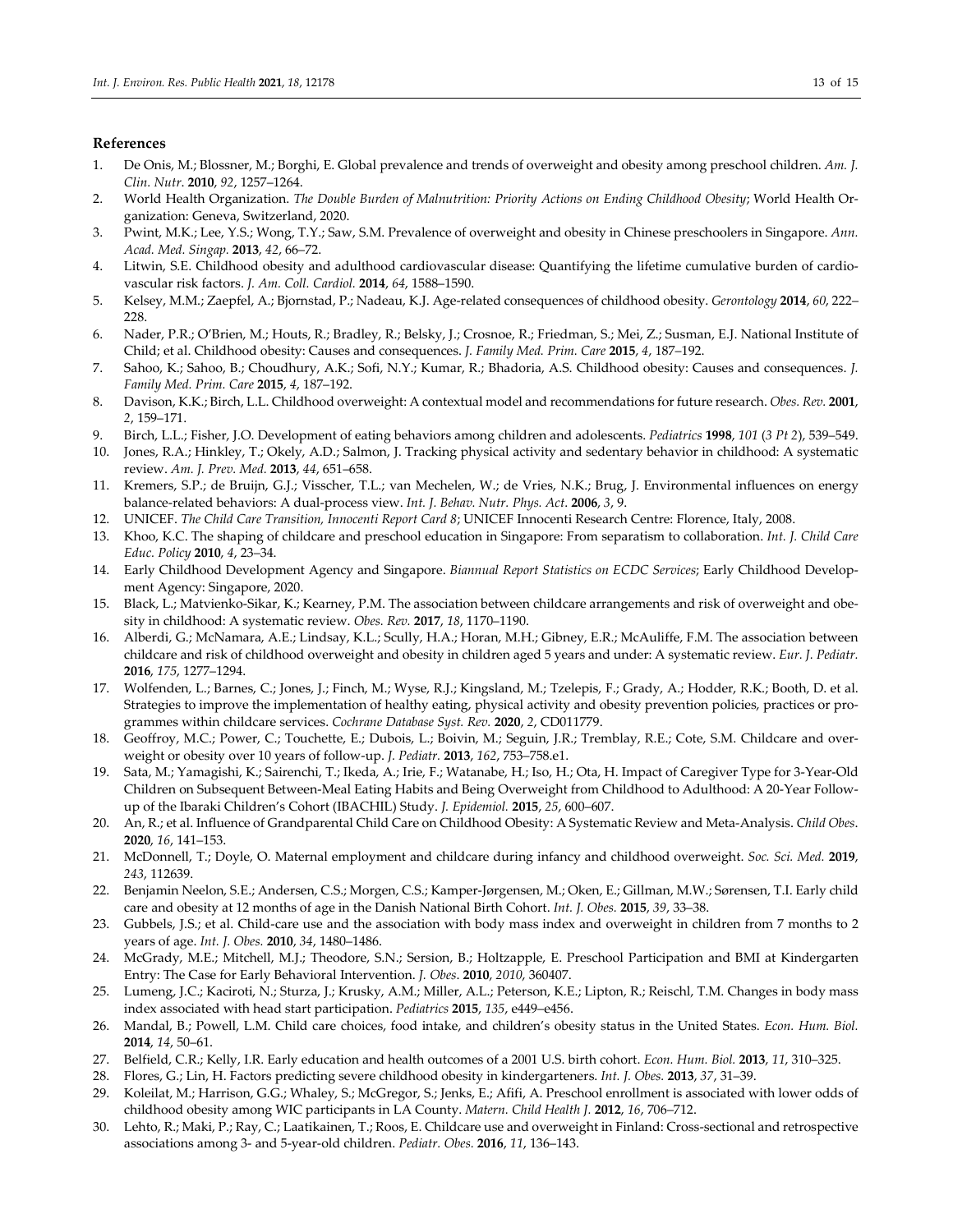- 31. Zahir, N.; Heyman, M.B.; Wojcicki, J.M. No association between childcare and obesity at age 4 in low-income Latino children. *Pediatr. Obes.* **2013**, *8*, e24–e28.
- 32. McLaren, L.; Zarrabi, M.; Dutton, D.J.; Auld, M.C.; Emery, J.C. Child care: Implications for overweight/obesity in Canadian children? *Chronic Dis. Inj. Can.* **2012**, *33*, 1–11.
- 33. Lin, S.L.; Leung, G.M.; Hui, L.L.; Lam, T.H.; Schooling, M.C. Is informal child care associated with childhood obesity? Evidence from Hong Kong's "Children of 1997" birth cohort. *Int. J. Epidemiol.* **2011**, *40*, 1238–1246.
- 34. Pearce, A.; Li, L.; Abbas, J.; Ferguson, B.; Graham, H.; Law, C.G. Millennium Cohort Study Child Health. Is childcare associated with the risk of overweight and obesity in the early years? Findings from the UK Millennium Cohort Study. *Int. J. Obes.* **2010**, *34*, 1160–1168.
- 35. Health Promotion Board Singapore. *Healthy Meals in Childcare Centres Programme (HMCCP) Toolkit*; Health Promotion Board: Singapore, 2016.
- 36. Soh, S.E.; Tint, M.T.; Gluckman, P.D.; Godfrey, K.M.; Rifkin-Graboi, A.; Chan, Y.H.; Stunkel, W.; Holbrook, J.D.; Kwek, K.; Chong, Y.S. et al. Cohort profile: Growing Up in Singapore Towards healthy Outcomes (GUSTO) birth cohort study. *Int. J. Epidemiol.* **2014**, *43*, 1401–1409.
- 37. World Medical Association. World Medical Association Declaration of Helsinki. Ethical principles for medical research involving human subjects. *Bull. World Health Organ.* **2001**, *79*, 373–374.
- 38. Sugianto, R.; Chan, M.J.; Wong, S.F.; Shek, L.P.; Tan, K.H.; Chong, Y.S.; Godfrey, K.M.; Tai, B.C.; Chong, M.F. Evaluation of a Quantitative Food Frequency Questionnaire for 5-Year-Old Children in an Asian Population. *J. Acad. Nutr. Diet.* **2020**, *120*, 437– 444.
- 39. Quah, P.L.; Syuhada, G.; Fries, L.R.; Chan, M.J.; Lim, H.X.; Toh, J.Y.; Sugianto, R.; Aris, I.M.; Lee, Y.S.; Yap, F. et al. Maternal feeding practices in relation to dietary intakes and BMI in 5 year-olds in a multi-ethnic Asian population. *PLoS ONE* **2018**, *13*, e0203045.
- 40. Dwyer, G.M.; et al. The validity and reliability of a home environment preschool-age physical activity questionnaire (Pre-PAQ). *Int. J. Behav. Nutr. Phys. Act.* **2011**, *8*, 86.
- 41. Chen, B.; Bernard, J.Y.; Padmapriya, N.; Yao, J.; Goh, C.; Tan, K.H.; Yap, F.; Chong, Y.S.; Shek, L.; Godfrey, K.M. et al. Sociodemographic and maternal predictors of adherence to 24-hour movement guidelines in Singaporean children. *Int. J. Behav. Nutr. Phys. Act.* **2019**, *16*, 70.
- 42. Aris, I.M.; Bernard, J.Y.; Chen, L.W.; Tint, M.T.; Pang, W.W.; Lim, W.Y.; Soh, S.E.; Saw, S.M.; Godfrey, K.M.; Gluckman, P.D. et al. Infant body mass index peak and early childhood cardio-metabolic risk markers in a multi-ethnic Asian birth cohort*. Int. J. Epidemio.l* **2017**, *46*, 513–525.
- 43. Word Health Organization. *World Health Organization: Growth Reference 5–19 Years*; Word Health Organization: Geneva, Switzerland, 2020.
- 44. Graham, J.W.; Olchowski, A.E.; Gilreath, T.D. How many imputations are really needed? Some practical clarifications of multiple imputation theory. *Prev. Sci.* **2007**, *8*, 206–213.
- 45. Robson, S.M.; Khoury, J.C.; Kalkwarf, H.J.; Copeland, K. Dietary intake of children attending full-time child care: What are they eating away from the child-care center? *J. Acad. Nutr. Diet.* **2015**, *115*, 1472–1478.
- 46. Kwok, C.S.L.; Wong, M.L.; Vijaya, K.; Sandhu, N.K. Nurturing healthy dietary habits among children and youth in Singapore. *Asia Pac. J. Clin. Nutr.* **2012**, *21*, 144–150.
- 47. Toups, K.E. Global approaches to promoting whole grain consumption. *Nutr. Rev.* **2020**, *78* (Suppl. 1), 54–60.
- 48. Dunford, E.K.; Popkin, B.M. 37 year snacking trends for US children 1977–2014. *Pediatr. Obes.* **2018**, *13*, 247–255.
- 49. Li, B.; Adab, P.; Cheng, K.K. The role of grandparents in childhood obesity in China—Evidence from a mixed methods study. *Int. J. Behav. Nutr. Phys. Act.* **2015**, *12*, 91.
- 50. Chen, B.; Waters, C.N.; Compier, T.; Uijtdewilligen, L.; Petrunoff, N.A.; Lim, Y.W.; van Dam, R.; Muller-Riemenschneider, F. Understanding physical activity and sedentary behaviour among preschool-aged children in Singapore: A mixed-methods approach. *BMJ Open* **2020**, *10*, e030606.
- 51. Carson, V.; Kuzik, N. Demographic correlates of screen time and objectively measured sedentary time and physical activity among toddlers: A cross-sectional study. *BMC Public Health* **2017**, *17*, 187.
- 52. Health Promotion Board Singapore. *National Physical Activity Guidelines for Children and Youth Aged up to 18 Years: Professional Guide*; Health Promotion Board: Singapore, 2013.
- 53. Cardon, G.M.; De Bourdeaudhuij, I.M. Are preschool children active enough? Objectively measured physical activity levels. *Res. Q. Exerc. Sport* **2008**, *79*, 326–332.
- 54. Costa, S.; Adams, J.; Phillips, V.; Neelon, S.E.B. The relationship between childcare and adiposity, body mass and obesity-related risk factors: Protocol for a systematic review of longitudinal studies. *Syst. Rev.* **2016**, *5*, 141.
- 55. Liu, L.F.; Bian, Q.T.; Zhai, J.G. Analysis of psychological characteristics of obese children. *Eur. Rev. Med. Pharmacol. Sci.* **2017**, *21*, 2665–2670.